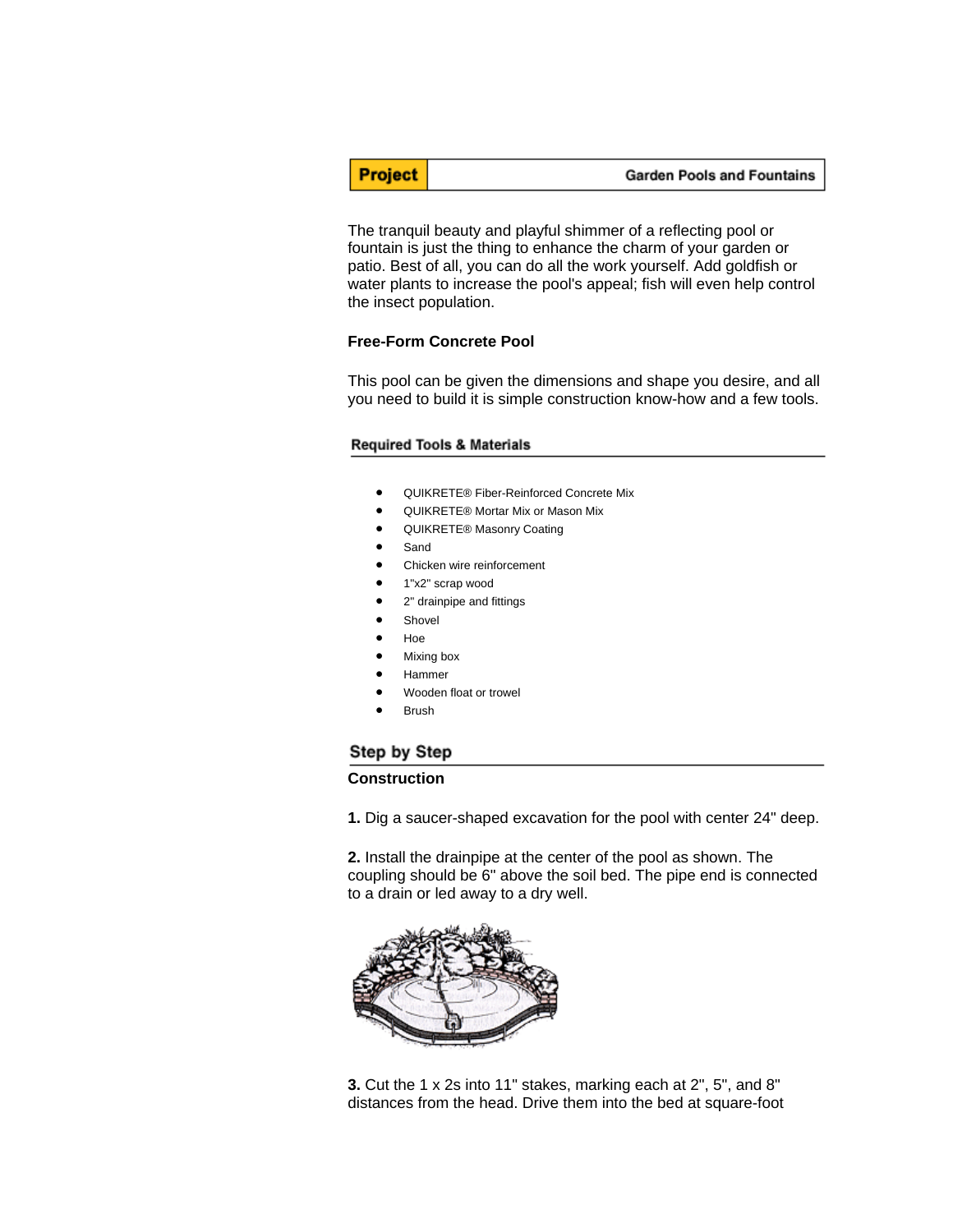intervals up to the 8" mark.

**4.** Fill the pool with 3" of sand or gravel as a subbase (up to the 5" marks).



**5.** Lay the chicken wire into the pool, supporting it about 2" above the subbase with small stones or brick bits.

**6.** Pack the prepared QUIKRETE® Fiber-Reinforced Concrete Mix firmly around the chicken wire with the shovel up to the 2" stake marks. This will give you a 3" concrete basin.



**7.** After the concrete loses its sheen, finish it with a trowel or wooden float.

**8.** Keep damp for 24 hours and then fill with water.

**9.** The perimeter of the pool can be built up using QUIKRETE® Mortar Mix or Mason Mix and brick; mortared or dry-laid stone can also be used. The addition of plants and shrubs creates a cool, shaded effect. Painting the bottom green or dark blue will make the pool appear deeper.

**10.** You may wish to install a submersible, circulating pump to create a tiered waterfall or spray fountain effect in the pool; if so, follow the manufacturer's directions carefully. Naturally, running water produces noise, so you may want to limit the drop of the water or its volume. Be sure to know what type of pump setup you are going to use before building the pool's perimeter. Tubing or electrical cable will likely have to pass through or be concealed by these items.

**11.** Thoroughly clean and flush the surface of the pool before stocking it with fish or plants.

# **For Best Results**

- Vary the depth of the pool to suit your taste, but it should have a minimum center depth of 14" to keep fish safe from the other animals and a 16" depth for water plants.
- A gentle slope makes laying the concrete easier; however,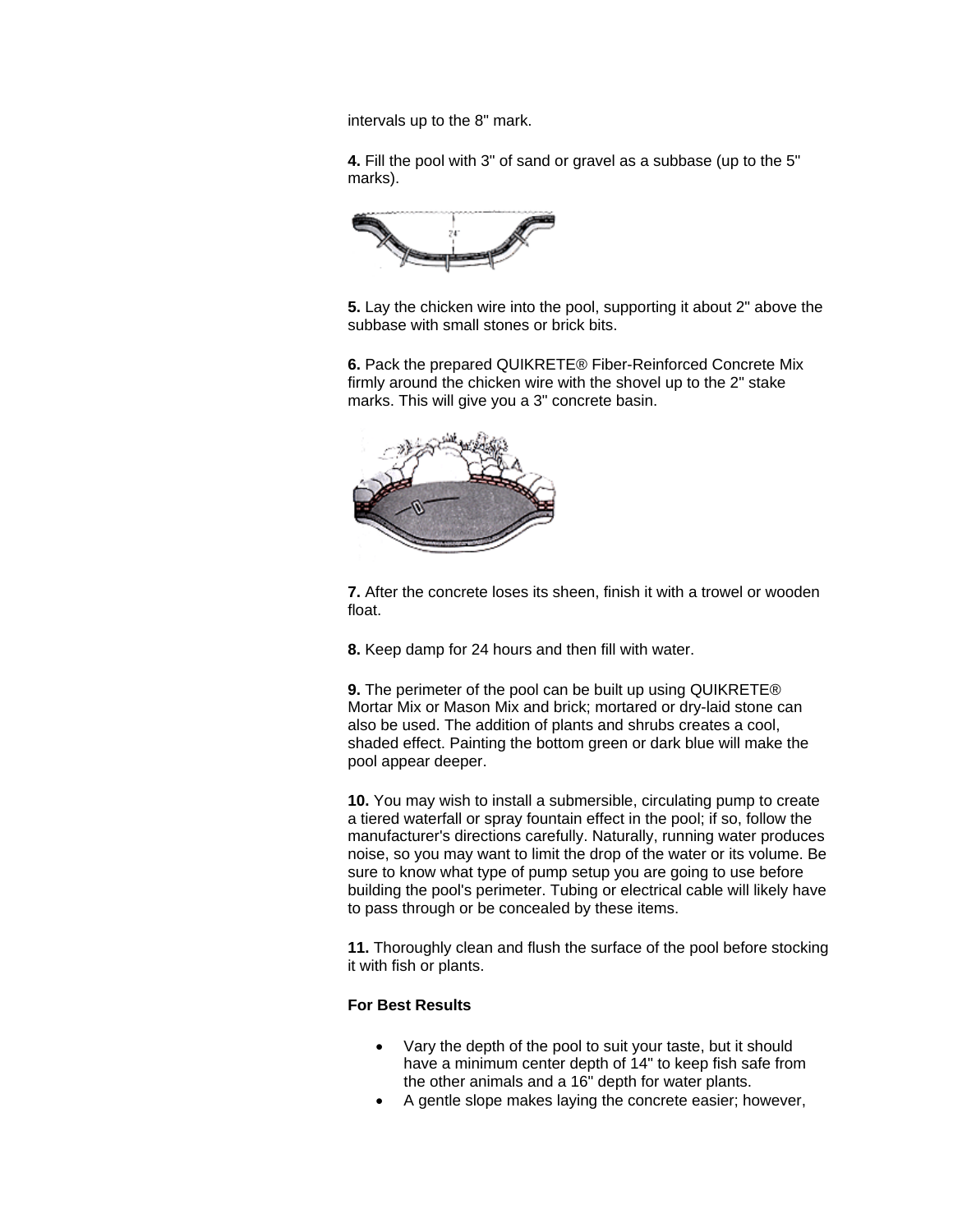you can make the slopes as steep as you wish. For a steeper slope, mix the concrete with slightly less water that in other construction for convenience in laying it.

• For added effect, brush a coat of QUIKRETE® Masonry Coating on the basin. It's available in white, gray, and other popular colors.

### **Concrete Block Pool**

An uncomplicated design, the concrete block pool has rectangular corners that add a dignified elegance to any garden, and its construction makes it an easy and economical project to do it yourself.

#### **Required Tools & Materials**

- QUIKRETE® Concrete Mix
- QUIKRETE® Surface Bonding Cement
- QUIKRETE® Masonry Coating
- QUIKRETE® Hydraulic Coating
- QUIKRETE® Hydraulic Water-Stop Cement
- QUIKRETE® Concrete Acrylic Fortifier
- QUIKRETE® Acrylic Concrete Cure & Seal
- QUIKRETE® Marble Chips or Deco Pebbles
- 6"x 8"16" concrete blocks
- 2"x 8"x 16" concrete capping or plastic tubing
- 8" length of 1/2" copper or plastic tubing
- 1"x 2" scrap lumber
- **Shovel**
- Mason's hammer
- **Trowel**
- 4" level
- **Ball of line**
- Screed
	- Wooden float
- Portable mixer
- **Brush**

## Step by Step

#### **Site Excavation**

**1.** Plan the size of your pool so that no blocks with have to be cut. Since no mortar will be used, use the actual dimensions of the block, which are 1/8" less than the nominal dimensions.

**2.** Stake out an area 1' wider on the sides and ends than the planned external dimensions of the pool.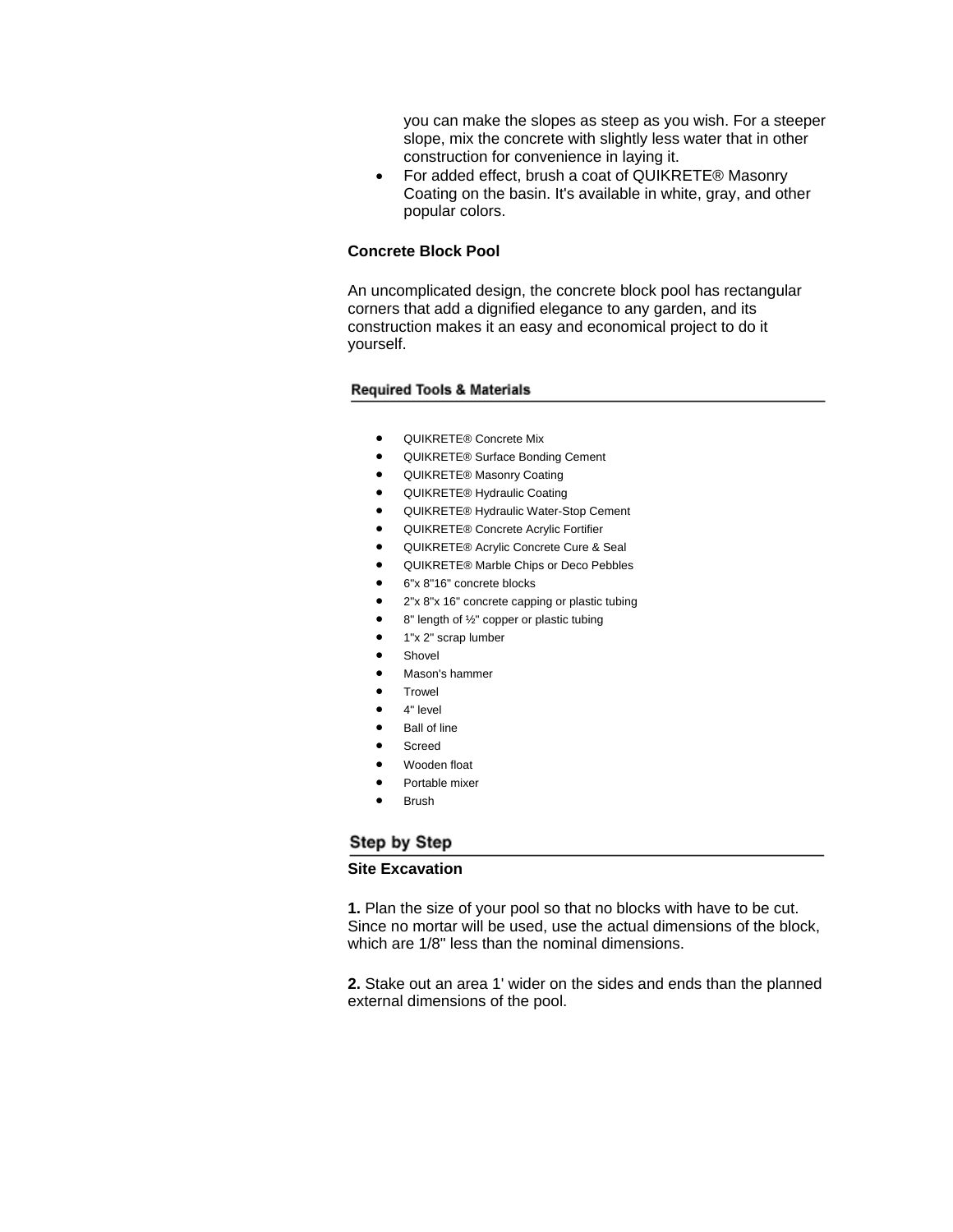

**3.** Excavate the site. For a reflecting pool using only 1 course of blocks, excavate at least 4"; for a fish or plant pond using 2 block courses, excavate at least 12". For the overflow pipe to work, a minimum of 3" of the pool, including the capping blocks, must be exposed aboveground.

**4.** The bottom 2" of the site are excavated only to the external dimensions of the pool; try to keep these edges straight so that the concrete slab can be poured without a form.

## **Pool Base Construction**

**1.** Lay the reinforcing wire into the pool bed.

**2.** Pour the prepared concrete around the wire depth of 2". Use a hook to keep the wire near the center of the slab for maximum strength.

**3.** Screed and float the concrete.

**4.** If desired, QUIKRETE® Marble Chips or QUIKRETE® Deco Pebbles can be seeded into the top surface of the wet concrete to create an interesting exposed aggregate finish for the pool bottom.

# **Pool Wall Construction**

**1.** Set the blocks lengthwise into the fresh concrete. Lay them outward from the corner, putting them together as tightly as possible and keeping them aligned with the level.

**2.** Create a watertight seal between the base of the pool wall and the pool base by forming a cove-shaped joint of QUIKWALL® Surface Bonding Cement.

|                  | h                                      |
|------------------|----------------------------------------|
|                  |                                        |
|                  |                                        |
|                  |                                        |
|                  |                                        |
|                  |                                        |
|                  |                                        |
| Capping<br>Slane |                                        |
|                  |                                        |
|                  |                                        |
|                  | Tie Wall Together<br>in Fashion Shewn. |
|                  |                                        |
|                  |                                        |
|                  |                                        |
|                  |                                        |